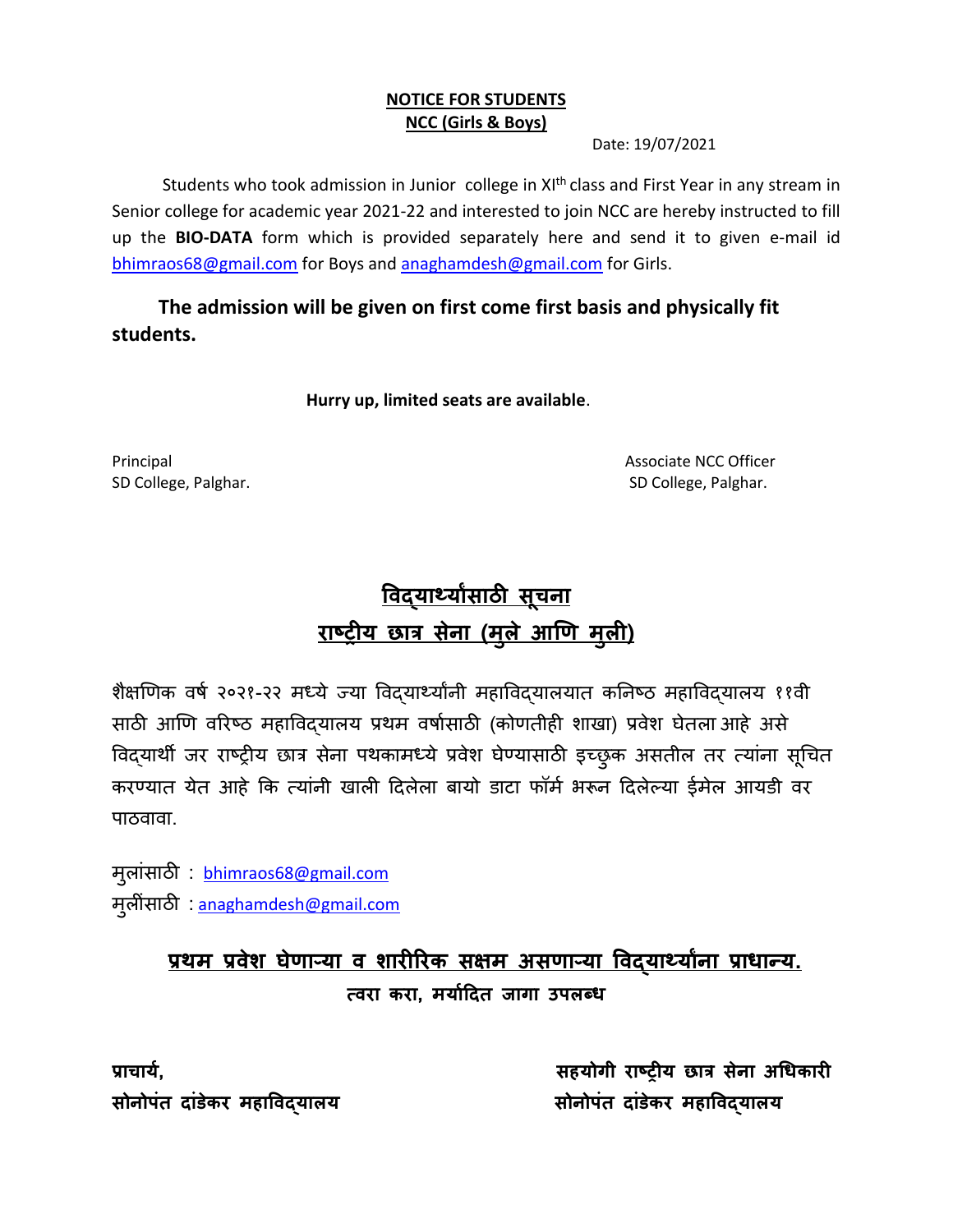## **3 MAHARASHTRA BN NCC SD College, Palghar BIO-DATA**

| Name of the Student:                               |                                                        |                                                                                                                       |                                      |
|----------------------------------------------------|--------------------------------------------------------|-----------------------------------------------------------------------------------------------------------------------|--------------------------------------|
| (In Capital letter)                                | (First Name)                                           | (Middle Name)                                                                                                         | (Surname)                            |
| Father's Name:                                     |                                                        |                                                                                                                       |                                      |
| (In Capital letter)                                | (First Name)                                           | (Middle Name)                                                                                                         | (Surname)                            |
| Mother's Name:                                     |                                                        |                                                                                                                       |                                      |
| (In Capital letter)                                | (First Name)                                           |                                                                                                                       |                                      |
| E-mail ID of the student:                          |                                                        | <u> 1989 - Johann Barbara, martxa alemaniar a</u>                                                                     |                                      |
|                                                    |                                                        |                                                                                                                       |                                      |
|                                                    |                                                        |                                                                                                                       |                                      |
|                                                    |                                                        | <u> 1989 - Johann John Stone, markin film yn y brening yn y brening yn y brening yn y brening yn y brening yn y b</u> |                                      |
|                                                    | Mobile No. of the student: ___________________________ |                                                                                                                       |                                      |
|                                                    |                                                        |                                                                                                                       |                                      |
| Date of Birth: $\frac{1}{\sqrt{1-\frac{1}{2}}}}$ . |                                                        |                                                                                                                       |                                      |
| Age: ______Years                                   |                                                        |                                                                                                                       | Roll NO.: ________                   |
| Height: Cm.                                        |                                                        |                                                                                                                       | % of marks in previous class: ____ % |
|                                                    |                                                        |                                                                                                                       |                                      |

 $\overline{\phantom{a}}$  , and the contract of the contract of the contract of the contract of the contract of the contract of the contract of the contract of the contract of the contract of the contract of the contract of the contrac

Signature of student

Date: 1.1.12021.